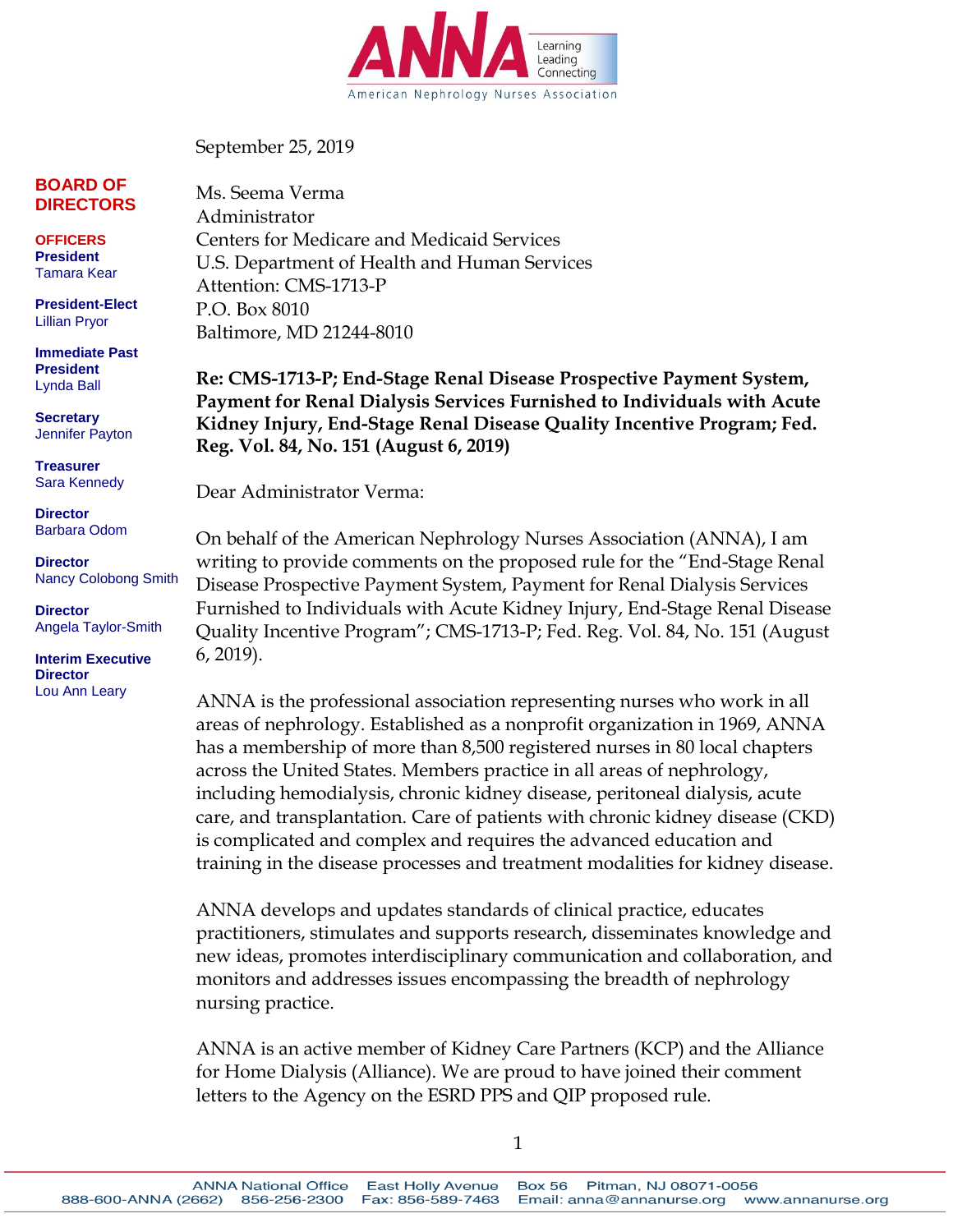

ANNA has endorsed the recommendations in the KCP and Alliance letters and reiterated many of those recommendations in this letter. However, ANNA urges CMS in reviewing these comments, to consider the important role nephrology nurses play in providing safe, high quality care to Medicare ESRD beneficiaries. In addition, we encourage the Agency to work directly with ANNA to ensure the concerns of the nephrology nursing workforce are heard, and their roles as health professionals are supported and protected.

# **Advancing American Kidney Health**

ANNA was pleased to see the release of the "Advancing American Kidney Health" Executive Order in July. We applauded the Administration's ambitious goals to improve the lives of Americans with kidney disease. Nephrology nurses have been on the frontlines during the implementation of every new treatment and payment model change for End-Stage Renal Disease (ESRD) care.

ANNA believes the successful implementation of the initiative will require the active involvement of nephrology nurses who possess the necessary education, training, and clinical skills to provide the most effective care to patients with kidney disease. The following is a summary of the issues ANNA has raised with the Agency in previous comment letters and inperson meetings. These concerns were included in ANNA's written comments in response to the CMS proposed rule on a new mandatory payment model included in the Executive Order.

### Nephrology Nurses Role in Delivering Quality Patient Care

Nursing is the largest health profession in the United States and nephrology nurses spend more time on direct patient care than any other health care provider treating chronic kidney disease. Nephrology nurses' work goes far beyond simply treating patients at in-center dialysis clinics. Nephrology nurses are employed in dialysis units, home therapy settings, transplant centers, colleges and universities, research organizations, clinics, and acute/critical care environments.

Nephrology nurses are indispensable to ensuring kidney disease patients receive the highest quality of care and to the extent medically possible, each person experiences successful outcomes in their chosen treatment modality. Nephrology nurses work diligently to ensure that this vulnerable patient population with complex needs is cared for and protected, even when the nurses' guidance, suggestions, and opinions on the implementation of policy have not been sought out or in many cases simply ignored.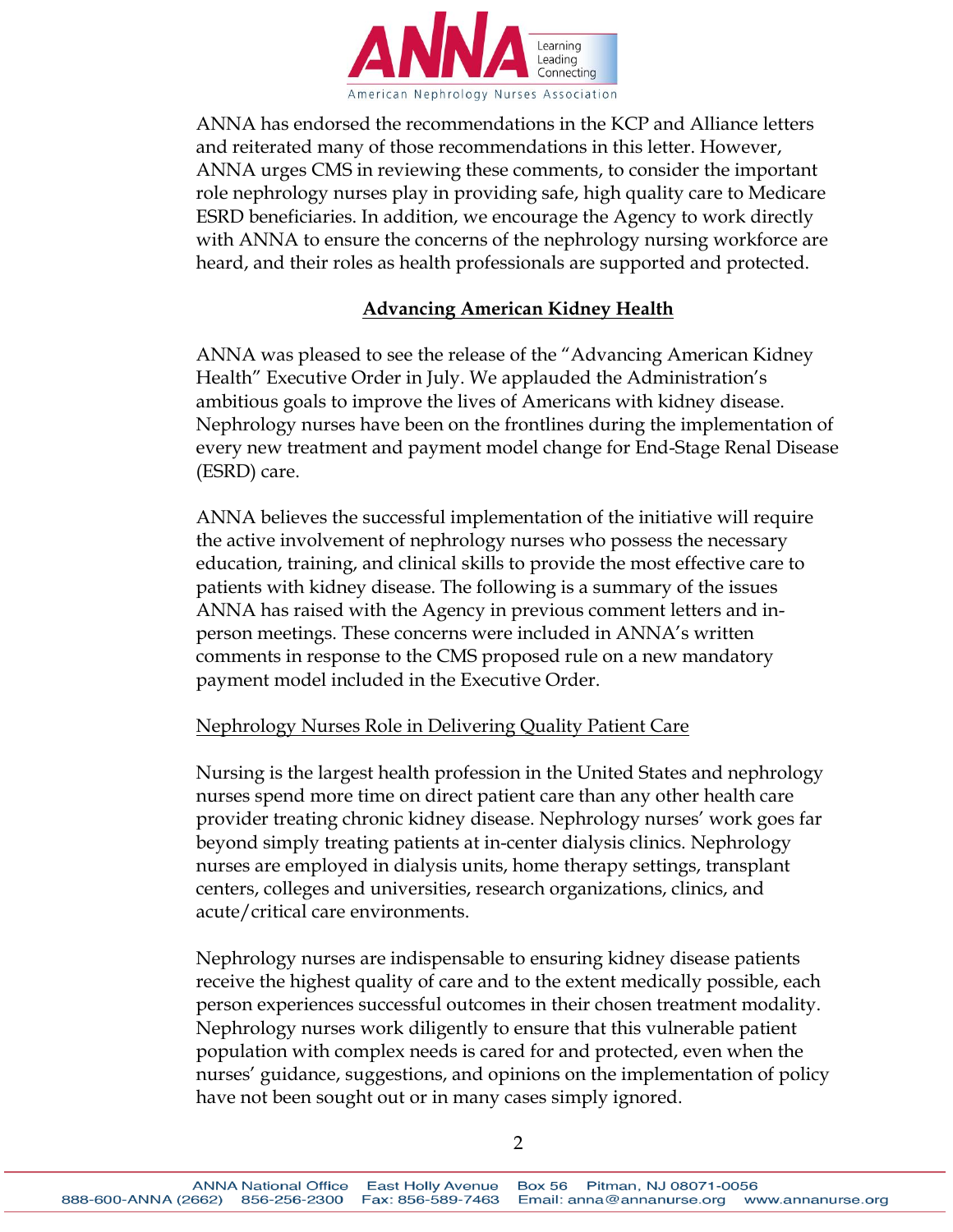

ANNA believes that the demand for quality nephrology patient care will continue to grow in the future, especially with the many changes occurring within health care and specifically, within the specialty of nephrology due to an increase in health conditions such as diabetes and hypertension that often lead to kidney disease. Our nurses are in a unique position to enhance the quality of care delivered to individuals with kidney disease in a variety of settings.

We know continued education has a positive impact on the quality of care delivered to patients with kidney disease. We believe that a sound educational program is necessary to develop, maintain, and augment competence in practice and the continuance of high-quality care delivery. We actively support research to both develop evidence-based practice, as well as advance nursing science. We believe in the team approach to patient care and support interdisciplinary collaboration as essential to the delivery of costeffective, high-quality patient care. Nephrology nurses are integral members of this patient care team.

### ESRD Treatment Choices (ETC) Model

ANNA recently submitted comments on the ETC payment model proposed rule. The comment letter focused on ensuring an adequate and qualified nursing workforce, recruiting and retaining qualified nephrology nurses, and properly training, educating, and preparing nurses, patients, and caregivers for changes in dialysis treatment modalities.

ANNA will play an active role with the Agency in the implementation of the ETC payment model and the other key elements of the Advancing American Kidney Health initiative. We view the new policy objectives set forth in the Executive Order as an opportunity for nephrology nurses to utilize the expertise our profession has to offer in providing strategic and forwardthinking ideas and policy recommendations to the Agency.

### **Calendar Year (2020) ESRD Prospective Payment System (PPS)**

The Agency has proposed \$240.27 as the base rate for the ESRD PPS payments in CY 2020. ANNA and our colleagues in the kidney community wish to emphasize to CMS the importance of having an adequate and stable reimbursement to system for facilities providing care to Medicare ESRD beneficiaries.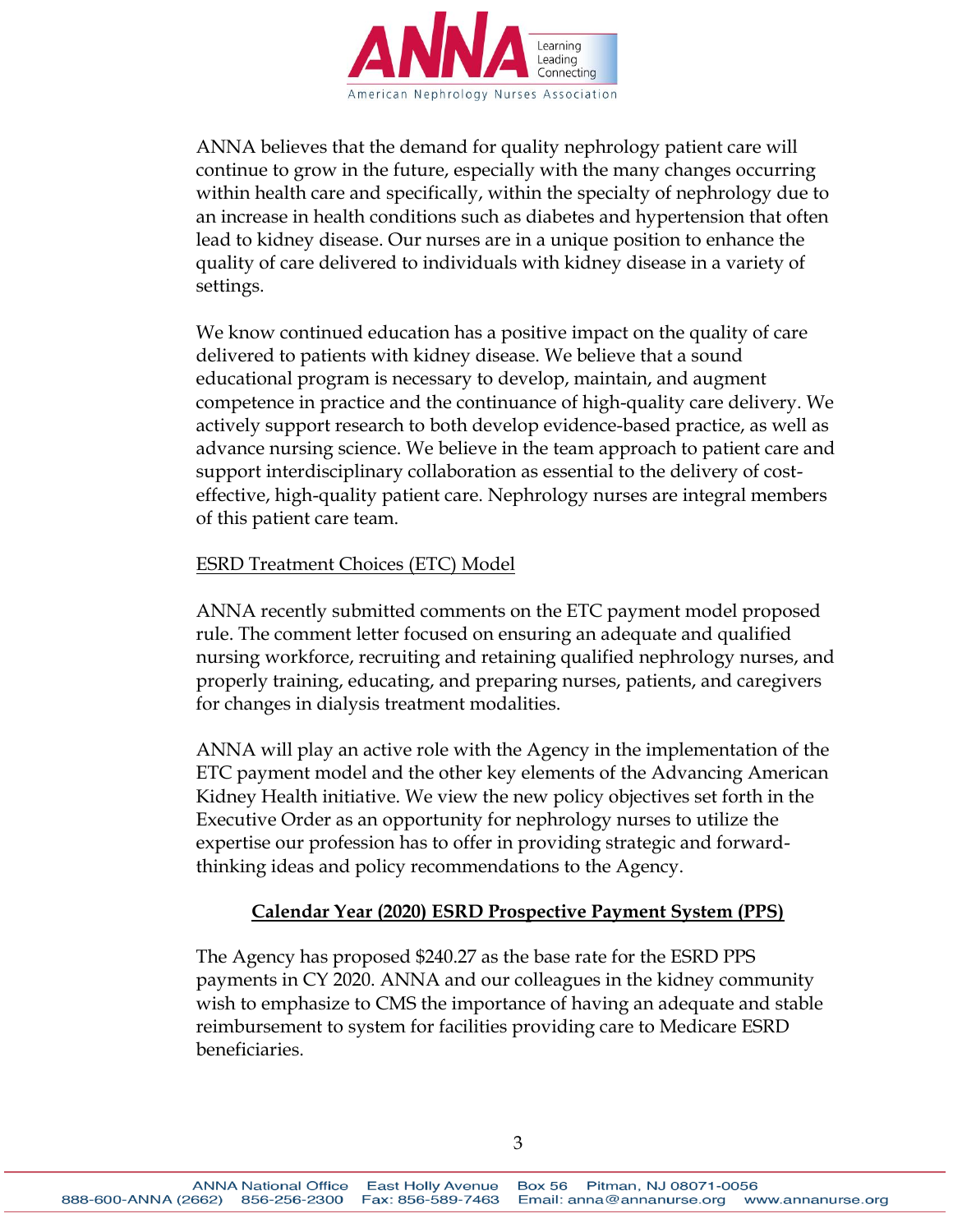

KCP's comment letter on the PPS section of the 2019 proposed rule references a recent Medicare Advisory Payment Commission (MedPAC) report stating that the costs associated with providing services to ESRD patients exceeds the Medicare payments. One of the important benefits of a stable and adequately funded Medicare ESRD system is ensuring facilities can provide the proper level of nurse staffing to ensure quality care and patient safety.

### Transitional Drug Add-on Payment Adjustment (TDAPA)

ANNA supports policy proposals to encourage the adoption of new and innovative products into the ESRD PPS and the establishment of a long-term pathway that adjusts the payment to reimburse for the item when added to the bundle. In addition, we continue to support a policy to evaluate innovative products, regardless of their functional category.

We continue to join KCP in expressing concerns about a broad policy that does not provide any new funding for the development and evaluation of innovative new products. As ANNA stated in their 2018 comment letter to the Agency, we support the recommendation from KCP that CMS adopt "guardrails" to define when a drug or biological product is truly innovative and if the product meets the qualifications under "guardrails", it should receive the payment adjustment.

ANNA has been a leader in the kidney and nursing communities as well as among other advocacy groups in supporting increased funding at the National Institutes of Health. These efforts include advocating for increased research funding in the areas of CKD and ESRD. In addition, ANNA joins with other members of the kidney community to urge Congress and the Agency to expand the Kidney Disease Education benefit and develop new similar initiatives.

# Transitional Add-on Payment for New and Innovative Equipment and Supplies (TPNIES)

ANNA supports KCP's recommendation that CMS continue to apply TPNIES in order to obtain two full calendar years of data about the utilization and cost of the products.

In addition, we encourage CMS to modify the base payment rate to include funds for the difference in the cost of the new device.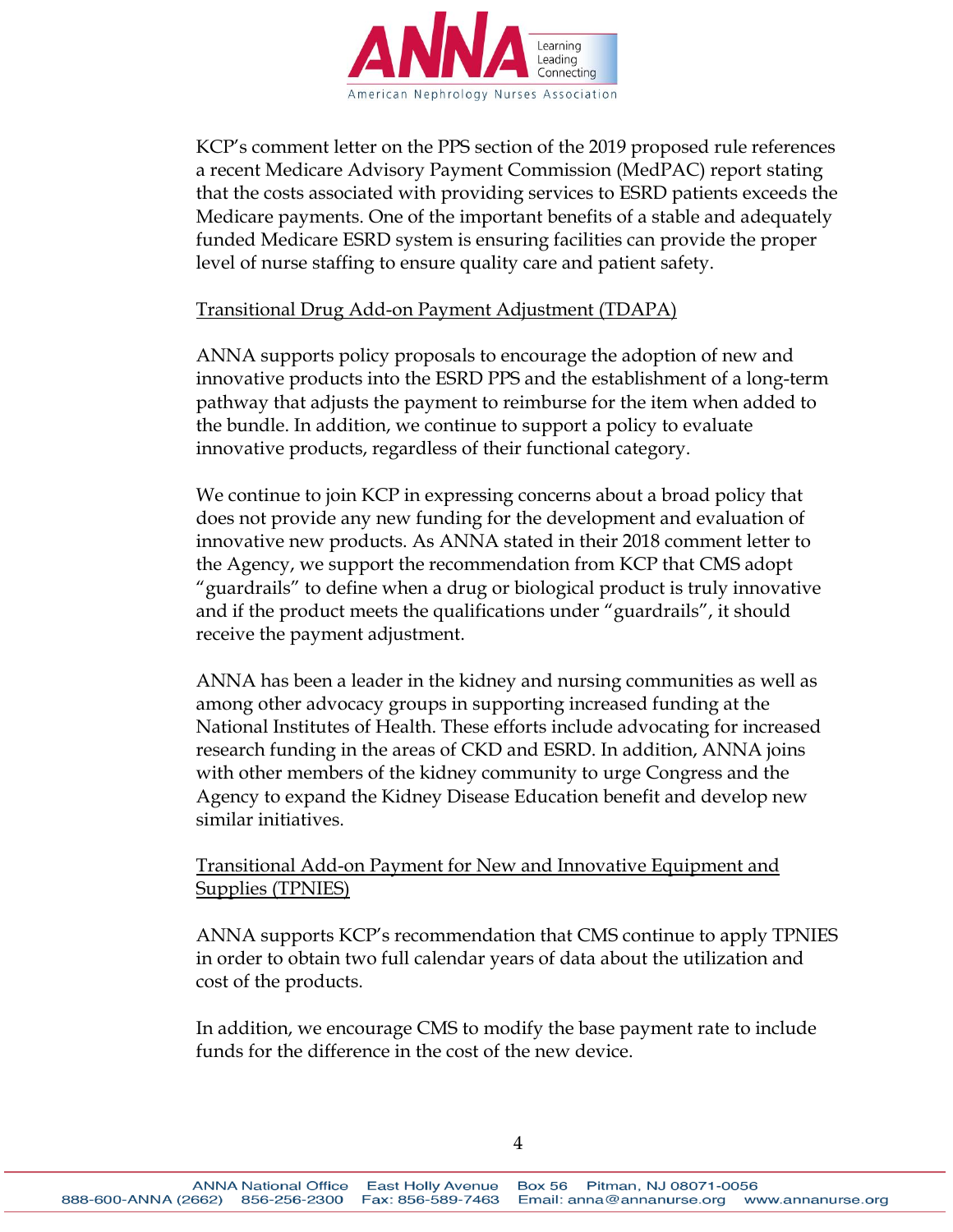

### Calcimimetics

ANNA continues to support extending TDAPA for calcimimetics in order to obtain two full years of claims data. It is our understanding that this number of claims data is necessary to determine the appropriate reimbursement rate following the end of the transitional period for calcimimetics. In addition, we are concerned about the Agency's proposal to reduce the basis for the calcimimetic TDAPA to the Average Sales Price (ASP) +0 percent. As mentioned in previous comment letters, ASP does not reflect the costs of purchasing products well above ASP. We encourage CMS to finalize ASP+6 percent as the basis for the calcimimetic TDAPA.

### Case-Mix and Facility Level Adjusters

ANNA supports the elimination of the co-morbid case-mix adjusters for pericarditis, gastrointestinal tract bleeding with hemorrhage, hereditary hemolytic or sickle cell anemia, and myelodysplastic syndrome. The documentation of these conditions can be burdensome, and we have found there is limited benefit to the use of information collected. Returning the funding to the base rate will benefit patient care. In addition, we encourage CMS to review the age, weight, low-volume, and rural adjusters. These adjusters add a data collection burden without helping to eliminate the disincentives to provide care to more costly patients by increasing rates.

### **Outlier Policy**

ANNA agrees with the concerns expressed by KCP on the Agency's decision to include the TDAPA costs for calcimimetics in the outlier calculation, even though the drugs are not eligible for an outlier payment.

# Wage Index

ANNA continues to support CMS's process for determining the wage indices. We join with KCP in requesting that CMS consider modifying the policy used to adjust wage index values given new laws requiring wage increases. The current policy creates delays of over one year until the wage index accounts for these changes.

### ESA Monitoring Policy (EMP)

ANNA supports eliminating the application of the EMP to the outlier. We agree with statements in the proposed rule that since ESAs have been added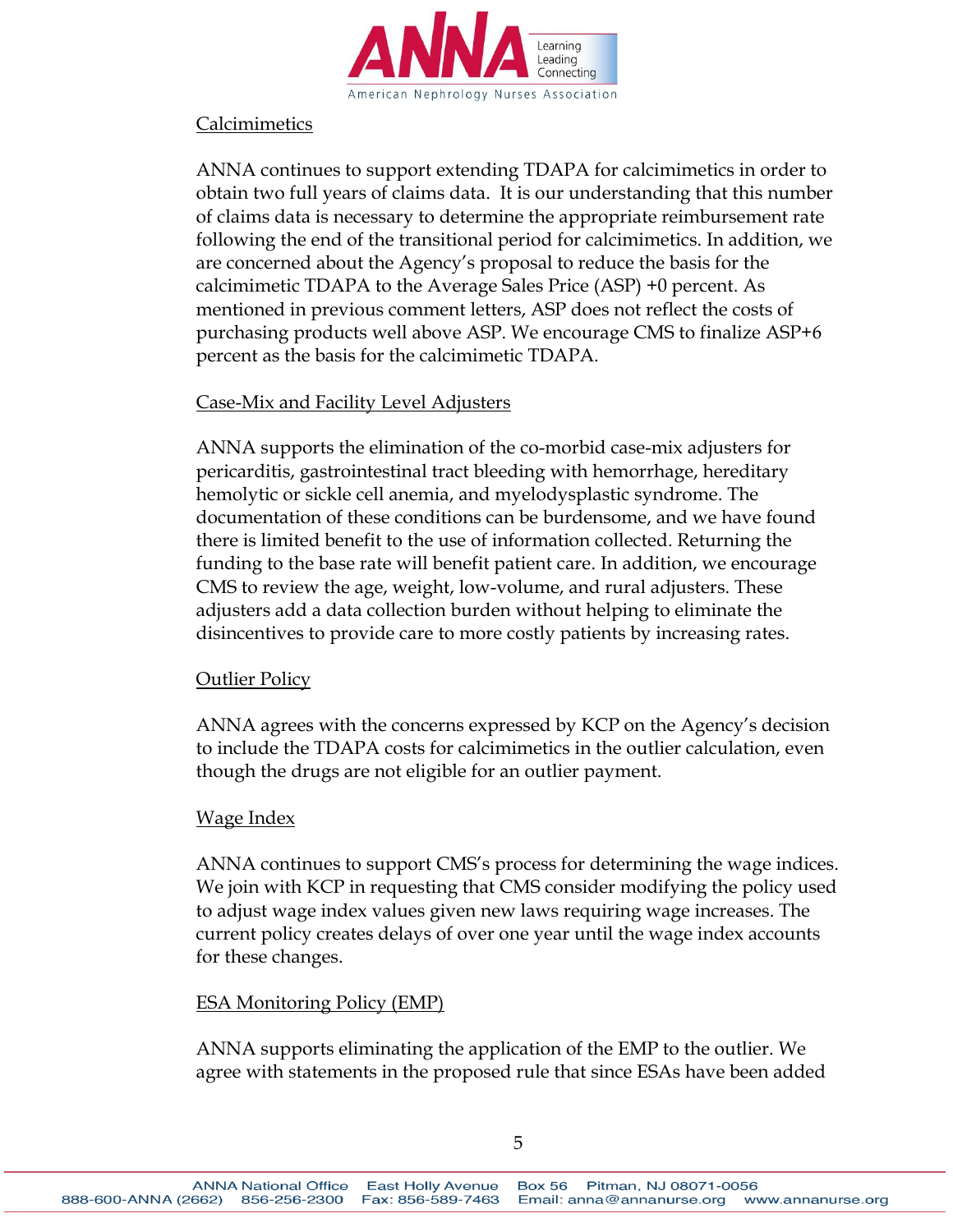

to the ESRD PPS, the EMP is no longer necessary. In addition, ANNA supports the continued collection of patient hemoglobin levels.

### **Payment for Dialysis Services for Acute Kidney Injury (AKI)**

ANNA supports the proposed AKI payment rate for CY 2020. We support KCP's request that CMS publish details on the development of a formal monitoring program. We find it helpful to understand how CMS is monitoring the AKI benefit. ANNA wishes to continue emphasizing the critical role of nephrology nurses and the increased responsibilities that are placed on them when managing the complex nursing and care needs of patients with AKI. The unique and distinct characteristics of the ESRD and AKI patient populations require critical differences in treatment protocols.

For example, AKI patients require more vigilant monitoring, particularly in infection prevention, blood pressure management, more frequent laboratory testing, additional medication administration, and increased educational needs. The care of an AKI patient often requires more care coordination of the interdisciplinary team. These are not patient care responsibilities that can be delegated to technicians or other staff; only specialized nephrology nurses can provide the type of highly intensive and coordinated care that is necessary for these patients to achieve improved health outcomes.

Given the increased nursing time required to provide high-quality care to AKI patients, ANNA strongly urges CMS to recognize the specialized highquality nursing care that nephrology nurses offer as it continues to modify the AKI payment policy.

# **End Stage Renal Disease Quality Incentive Program (QIP)**

ANNA appreciates CMS' Measures that Matter initiative stated objective of "focusing on core issues that are essential to providing high quality care and improving patient outcomes while reducing the cost and burden associated with quality measurement." ANNA supports the comments of the kidney community on the importance of the QIP measures being valid and reliable and we encourage the Agency to re-evaluate existing measures when the data shows problems with validity and reliability.

ANNA's comment on the QIP measures in this letter are consistent with our previous recommendations and aligned with KCP and our other coalition partners. However, beyond our comments on existing quality measures, ANNA would like to reemphasize the importance of collaborating with us, in the development of nursing sensitive outcome measures.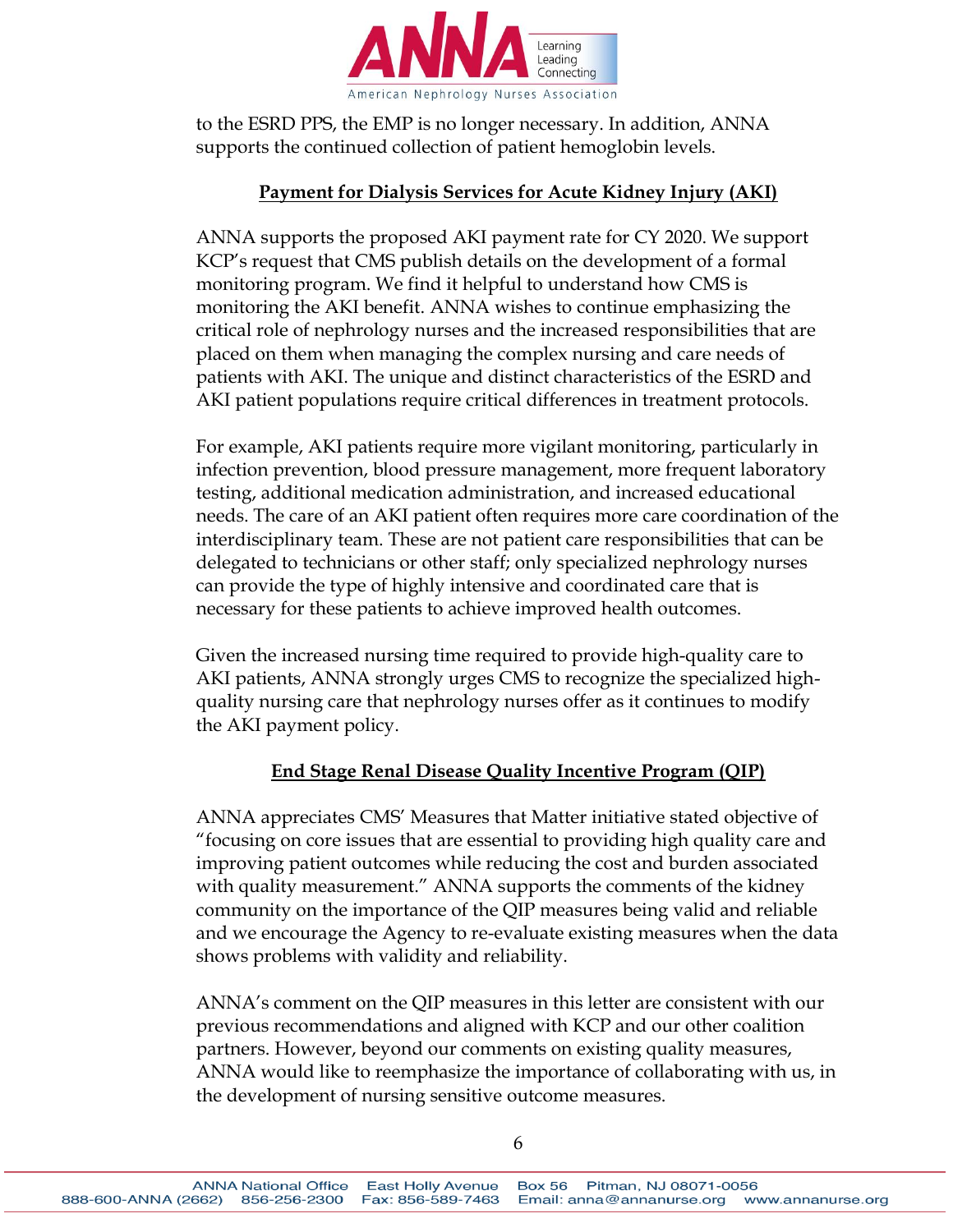

There have been numerous empirical studies published that have evaluated the importance of the role nurses play in ensuring quality healthcare. This evidence-based research has demonstrated that nursing care has a significant impact on the quality of care provided to patients. As the health professionals responsible for providing the majority of hands-on care for Medicare ESRD beneficiaries, ANNA believes the Agency should consider ways to recognize and measure the value of the nurse/patient relationship in the QIP.

### Standardized Transfusion Ratio (STrR) measure

We understand the challenges to ensuring the validity of the STrR as a clinical measure without being able to have a sufficient percentage of blood transfusions. ANNA agrees with KCP's expression of appreciation to the Agency on the decision to convert the STrR to a reporting measure while working to fix these problems. In addition, ANNA supports KCP's recommendation that CMS should replace the STrR with a hemoglobin (Hgb) threshold measure, such as the Hgb  $\leq 10$  g/dL measure.

### NHSN Blood Stream Infection (BSI)

ANNA continues to support the removal of the NHSN BSI clinical measure and using the Dialysis Event Reporting Measure. As mentioned in KCP's comments, the CY 2019 ESRD proposed rule stated that as many as 60-80 percent of dialysis events may be underreported with the measure. ANNA members have expressed frustration with the use of the measure, when it inaccurately reports the number of blood stream infections at their facility.

### ICH-CAHPS

ANNA continues to support the ICH-CAHPS measure but remains concerned with the low number of responses and the response from patients about "survey fatigue." We agree with others in the kidney community who have expressed the importance of the patient's perspective in considering certain health care choices, but the current method does not encourage or assist the patients in completing the survey. In addition, ANNA supports the recommendation that CMS only survey patients once a year and provide the results of the survey to facilities and patients in order to respond to patient concerns.

### Hypercalcemia